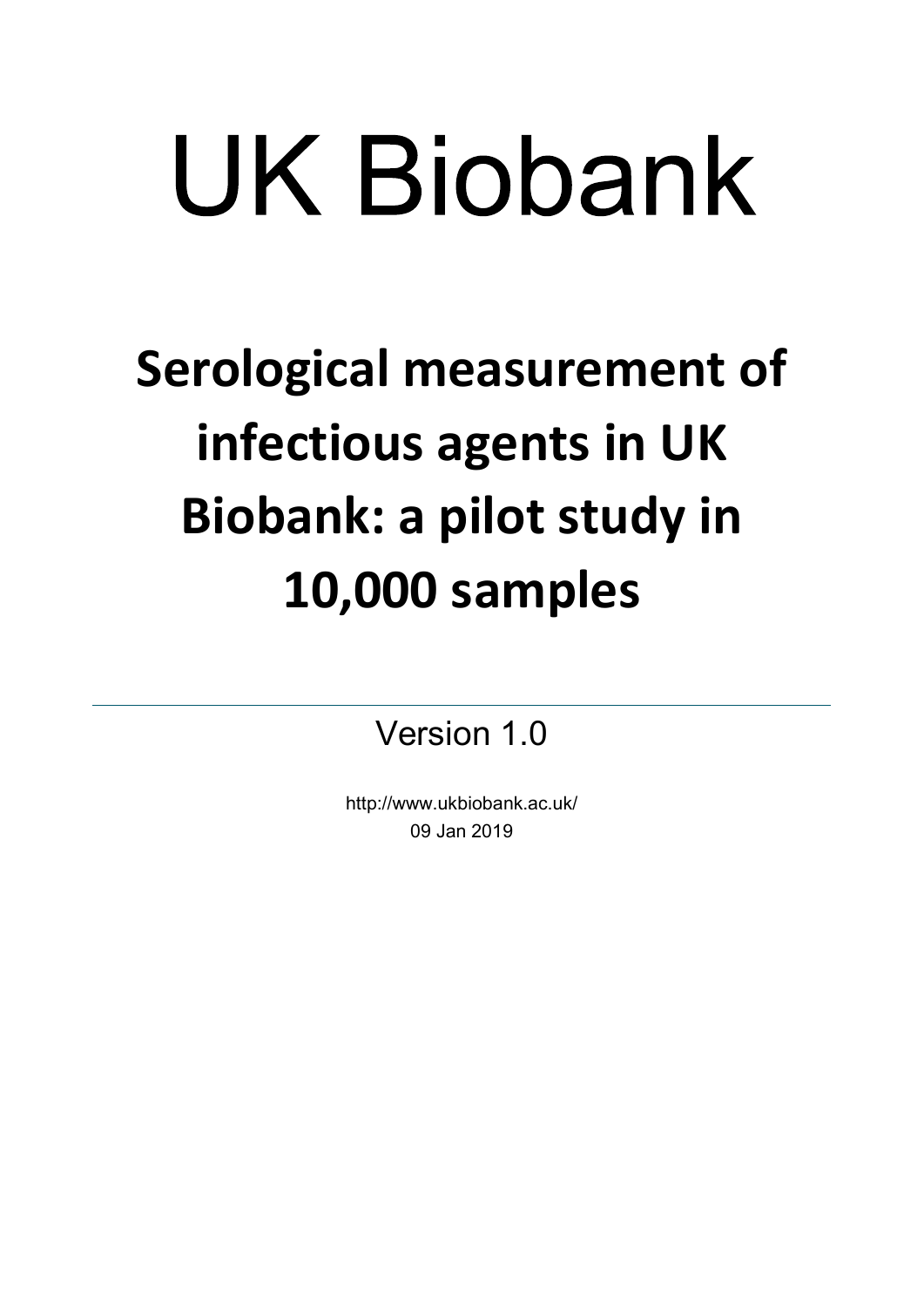## Introduction

In order to assess the feasibility of large-scale multiplex measurement of antibodies against 20 infectious agents and to determine their estimated sero-prevalence in the UK Biobank cohort, a pilot study was performed in approximately 10,000 samples. Development and validation of the multiplex panel was performed in collaboration with Drs. Tim Waterboer and Nicole Brenner at the German Cancer Research Centre (DKFZ), Heidelberg, Germany.

The purpose of this document is to provide explanatory information on the antibody response and sero-positivity status of 20 pathogens for ~10,000 UK Biobank samples measured in the pilot study.

# Pathogens and antigens included in the panel

The 20 pathogens selected for the panel were chosen because they are either established risk factors for outcomes such as cancer, and cardiovascular or neurodegenerative diseases, or are of novel scientific interest (see Table 1). The final selection of antigens was based on their known biological functions and/or existing assays. Furthermore, the performance characteristics of each pathogen-specific assay consisting of 1-6 antigens was validated before inclusion in the final panel run on a Luminex platfom. During validation, each pathogen-specific assay was compared with a gold-standard reference assay using independently sourced reference sera. The sensitivity and specificity of each of the pathogen-specific assays was above the prespecified validation criteria of 85%, with a median sensitivity and specificity of 97.0% and 93.7%, respectively. Further details of assay validation, conducted by Drs Tim Waterboer and Nicole Brenner are available (see Table 1).

# Multiplex Serology measurements

9,724 UK Biobank participant samples selected at random were assayed at DKFZ in July 2016 using Multiplex Serology. Of these, 9,695 (99.7%) samples passed validity checks and are available for data analysis.

Multiplex Serology was performed over a 2-week period at serum dilution 1:1000. The methodology was previously developed (Waterboer et al. 2005, 2006) and applied in various sero-epidemiological studies on a broad range of pathogens (e.g. Sankaranarayanan et al. 2016, Kreimer et al. 2017, Butt et al. 2019, Hammer et al. 2015).

The output from the Luminex reader produced quantitative data expressed in median fluorescence intensity (MFI) values per pathogen-specific antigen and serum. Seropositivity for each antigen was determined by examining percentile plots and cut-offs were chosen to optimise sensitivity and specificity, based on the validation work.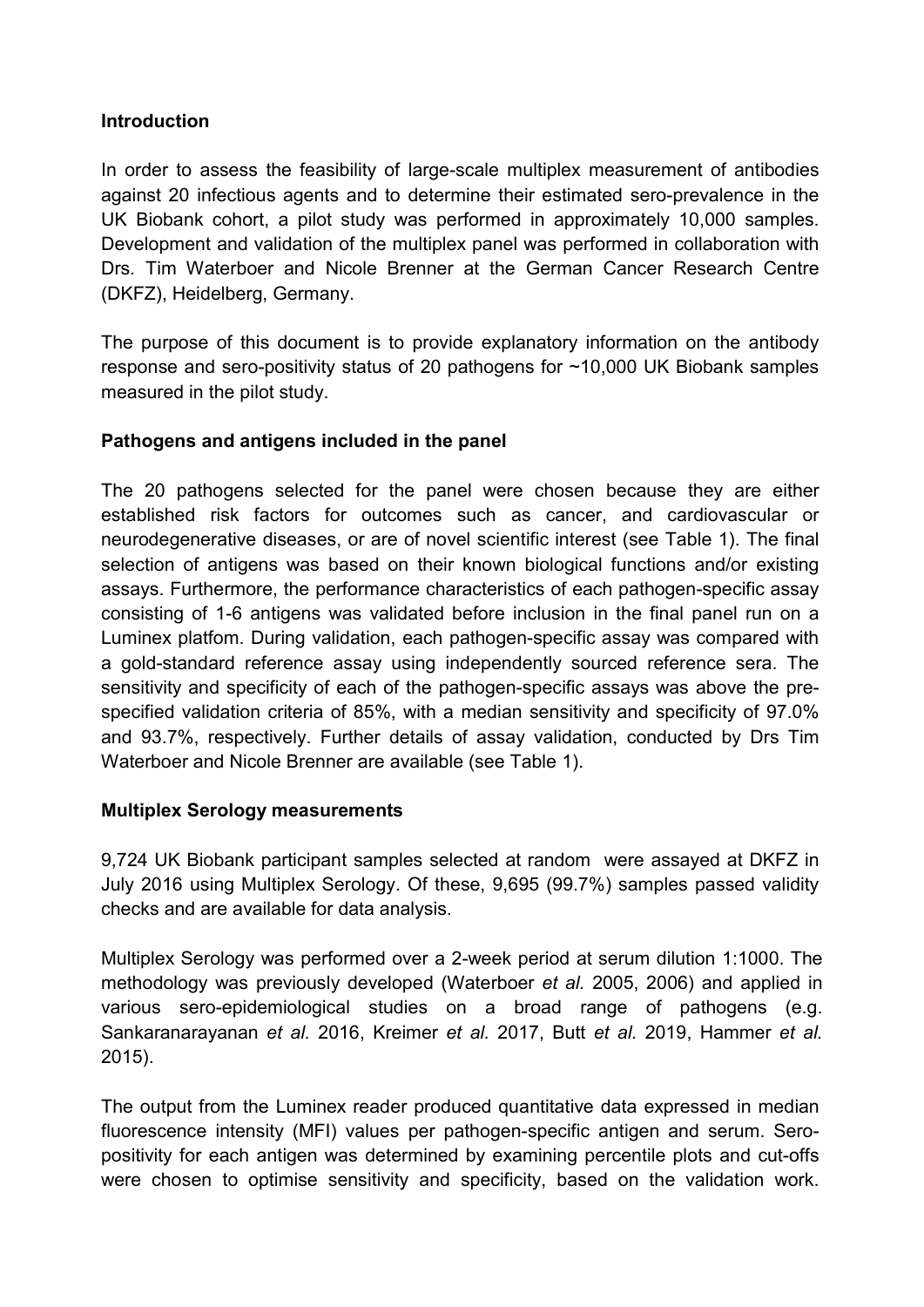Based on the quantitative properties of the data, MFI values can also be analysed in categories (e.g. tertiles) among the sero-positives to evaluate dose-response relationships.

| Pathogen name                                  | Pathogen<br>abbrev. | Antigen            | suggested<br>cut-off [MFI]<br>to assign<br>sero-<br>positivity for<br>each antigen<br>(>) | Definition of<br>pathogen sero-<br>positivity (for<br>pathogens with<br>more than 1<br>antigen)                                                       | <b>References</b>                             |
|------------------------------------------------|---------------------|--------------------|-------------------------------------------------------------------------------------------|-------------------------------------------------------------------------------------------------------------------------------------------------------|-----------------------------------------------|
| Herpes Simplex virus-1                         | $HSV-1$             | 1gG                | 150                                                                                       | n/a                                                                                                                                                   | Brenner et al.<br>2018                        |
| Herpes Simplex virus-2                         | $HSV-2$             | 2mgG<br>unique     | 150                                                                                       | n/a                                                                                                                                                   | Brenner et al.<br>2018                        |
| Varicella Zoster Virus                         | <b>VZV</b>          | gE/gI <sup>1</sup> | 100                                                                                       | n/a                                                                                                                                                   | Brenner et al.<br>2018                        |
| Epstein-Barr Virus                             | <b>EBV</b>          | VCA p18            | 250                                                                                       | Positive for 2 or more<br>antigens                                                                                                                    | Brenner et al.<br>2018                        |
|                                                |                     | EBNA-1             | $\overline{250}$                                                                          |                                                                                                                                                       |                                               |
|                                                |                     | <b>ZEBRA</b>       | 100                                                                                       |                                                                                                                                                       |                                               |
|                                                |                     | EA-D               | 100                                                                                       |                                                                                                                                                       |                                               |
| Human<br>Cytomegalovirus                       | <b>CMV</b>          | pp150 Nter         | 100                                                                                       | Positive for 2 or more<br>antigens                                                                                                                    | Brenner et al.<br>2018                        |
|                                                |                     | pp 52              | 150                                                                                       |                                                                                                                                                       |                                               |
|                                                |                     | pp 28              | 200                                                                                       |                                                                                                                                                       |                                               |
| Human Herpesvirus-6                            | HHV-6               | IE <sub>1</sub> A  | 100                                                                                       | HHV-6 overall <sup>2</sup> :<br>Positive for any<br>antigen<br>HHV-6A: Positive for<br>IE <sub>1</sub> A<br>HHV-6B: Positive for<br>IE <sub>1</sub> B | Engdahl et al. (in<br>preparation)            |
|                                                |                     | E1B                | 100                                                                                       |                                                                                                                                                       |                                               |
|                                                |                     | p101 k             | 100                                                                                       |                                                                                                                                                       |                                               |
| Human Herpesvirus-7                            | HHV-7               | U14 <sup>1</sup>   | 100                                                                                       | $n/a^2$                                                                                                                                               |                                               |
| Kaposi's Sarcoma-<br>Associated<br>Herpesvirus | <b>KSHV</b>         | LANA               | 100                                                                                       | Positive for any<br>antigen $2$                                                                                                                       |                                               |
|                                                |                     | K8.1               | 175                                                                                       |                                                                                                                                                       |                                               |
| <b>Hepatitis B Virus</b>                       | <b>HBV</b>          | HBC                | 100                                                                                       | Positive for both<br>antigens <sup>3</sup>                                                                                                            | Brenner et al.<br>2019                        |
|                                                |                     | HBe                | 150                                                                                       |                                                                                                                                                       |                                               |
| <b>Hepatitis C Virus</b>                       | <b>HCV</b>          | Core               | 150                                                                                       | Positive for both<br>antigens <sup>4</sup>                                                                                                            | Brenner et al.<br>2019; Dondog et<br>al. 2015 |
|                                                |                     | NS <sub>3</sub>    | 150                                                                                       |                                                                                                                                                       |                                               |
| Toxoplasma gondii                              | T. gondii           | p22                | 100                                                                                       | Positive for any<br>antigen                                                                                                                           | Brenner et al.<br>2019                        |
|                                                |                     | sag1               | 160                                                                                       |                                                                                                                                                       |                                               |
| Human T-<br>Lymphotropic Virus-                | HTLV-1              | HTLV-1 gag         | 1500                                                                                      | Positive for any<br>antigen                                                                                                                           | Brenner et al.<br>2019                        |
| $\mathbf{1}$                                   |                     | HTLV-1 env         | 150                                                                                       |                                                                                                                                                       |                                               |

# Table 1. List of pathogens and pathogen-specific antigens included in the multiplex panel including suggested cut-offs to determine sero-positivity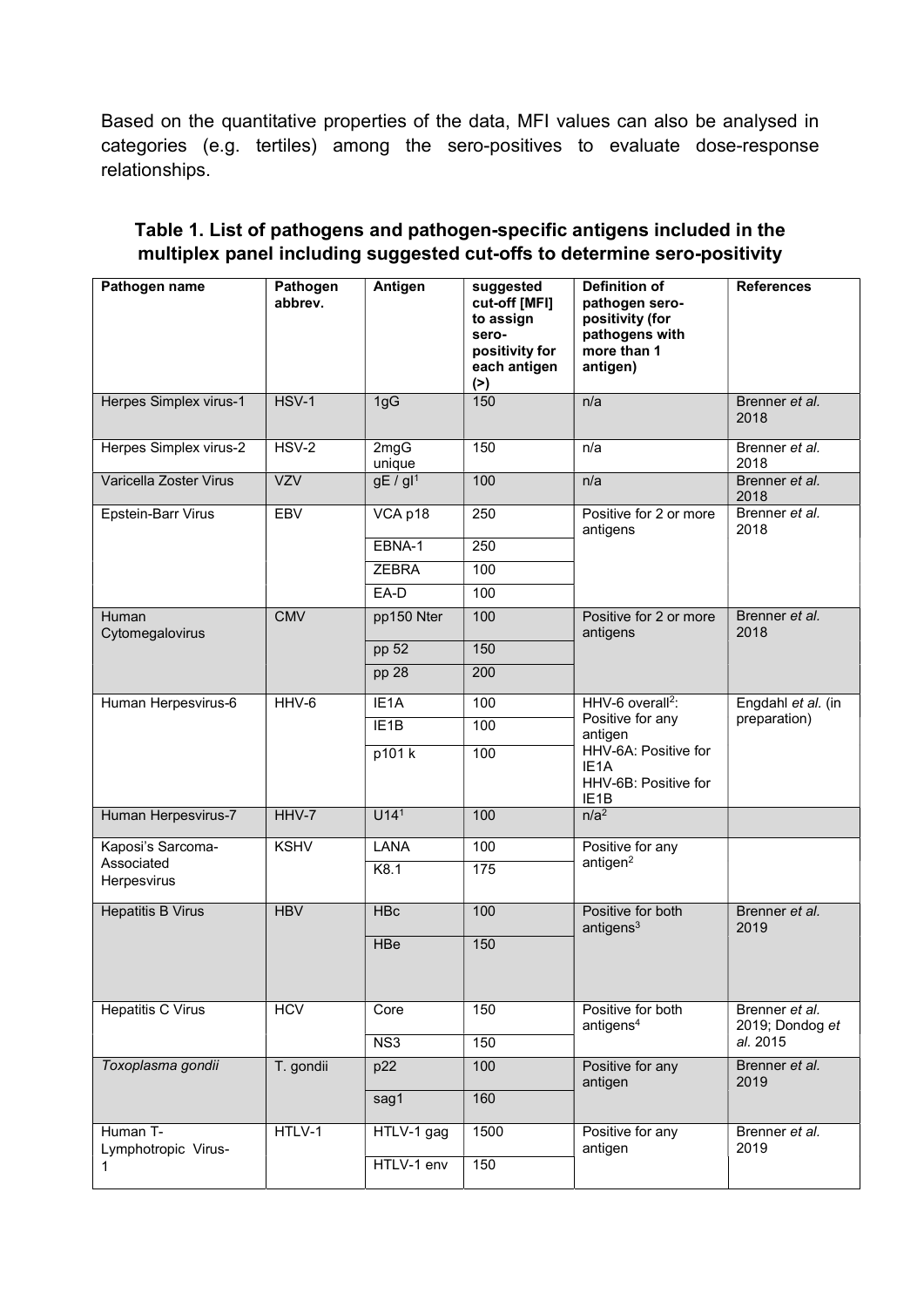| Human<br>Immunodeficiency Virus     | $HIV-1$                         | HIV-1 gag  | 600             | Positive for both<br>antigens                                                                                                                                                                                                                                  | Kranz et al.<br>submitted                                                         |
|-------------------------------------|---------------------------------|------------|-----------------|----------------------------------------------------------------------------------------------------------------------------------------------------------------------------------------------------------------------------------------------------------------|-----------------------------------------------------------------------------------|
|                                     |                                 | HIV-1 env  | 150             |                                                                                                                                                                                                                                                                |                                                                                   |
| Human<br>Polyomavirus BKV           | <b>BKV</b>                      | BK VP1     | 250             | n/a                                                                                                                                                                                                                                                            | Gossai et al. 2016                                                                |
| Human<br>Polyomavirus JCV           | <b>JCV</b>                      | JC VP1     | 250             | n/a                                                                                                                                                                                                                                                            | Gossai et al. 2016                                                                |
| <b>Merkel Cell</b><br>Polyomavirus  | <b>MCV</b>                      | MC VP1     | 250             | n/a                                                                                                                                                                                                                                                            | Gossai et al. 2016                                                                |
| Human<br>Papillomavirus type-<br>16 | <b>HPV 16</b>                   | L1         | $\frac{175}{2}$ | Two definitions are<br>available.<br>Definition I: positive<br>for L1 (cumulative                                                                                                                                                                              | L1: Combes et al.<br>2014<br>E6, E7: Kreimer et<br>al. 2017                       |
|                                     |                                 | E6         | 120             | exposure marker)<br>Definition II: positive                                                                                                                                                                                                                    |                                                                                   |
|                                     |                                 | E7         | 150             | for E6 and/or E7<br>(cancer marker) $5$                                                                                                                                                                                                                        |                                                                                   |
| Human<br>Papillomavirus type-<br>18 | HPV 18                          | L1         | $\frac{175}{2}$ | n/a                                                                                                                                                                                                                                                            | Combes et al.<br>2014                                                             |
| Chlamydia<br>trachomatis            | $\overline{C}$ .<br>trachomatis | momp D     | 100             | Two definitions are<br>available. <sup>6</sup><br>Definition I: positive<br>for pGP3<br>Definition II: (for<br>pGP3 sero-<br>negatives): positive<br>for 2 out of 4 antigens<br>(highest value for<br>momp A or momp D,<br>and tarpD F1, tarpD<br>F2 and porB) | Definition I:<br>Trabert et al. 2018<br>Definition II:<br>Hulstein et al.<br>2018 |
|                                     |                                 | momp A     | 100             |                                                                                                                                                                                                                                                                |                                                                                   |
|                                     |                                 | tarp-DF1   | 100             |                                                                                                                                                                                                                                                                |                                                                                   |
|                                     |                                 | tarp-DF2   | 100             |                                                                                                                                                                                                                                                                |                                                                                   |
|                                     |                                 | PorB       | 80              |                                                                                                                                                                                                                                                                |                                                                                   |
|                                     |                                 | pGP3       | 200             |                                                                                                                                                                                                                                                                |                                                                                   |
| Helicobacter pylori                 | H. pylori                       | CagA       | 400             | Two definitions are<br>available <sup>7</sup> .<br>Definition I: positive<br>for 2 or more antigens<br>Definition II: positive<br>for 2 or more antigens<br>(excluding CagA)                                                                                   | Michel et al. 2009<br>Butt et al. 2019                                            |
|                                     |                                 | VacA       | 100             |                                                                                                                                                                                                                                                                |                                                                                   |
|                                     |                                 | <b>OMP</b> | 170             |                                                                                                                                                                                                                                                                |                                                                                   |
|                                     |                                 | GroEL      | 80              |                                                                                                                                                                                                                                                                |                                                                                   |
|                                     |                                 | Catalase   | 180             |                                                                                                                                                                                                                                                                |                                                                                   |
|                                     |                                 | UreA       | 130             |                                                                                                                                                                                                                                                                |                                                                                   |

1 VZV antigens gE and gI were co-loaded onto the same Luminex bead set.

2 Because there are no universally applicable serological gold standard assays available for HHV-6, HHV-7 and KSHV,

formal validation of these assays was not performed yet. As such, these classifications should be treated with caution.

3 The definition of HBV sero-positivity depends on the research question. Please see Brenner et al b for details.

4 This definition for HCV sero-positivity increases specificity, while an AND/OR algorithm optimizes sensitivity.

5 HPV16 early proteins E6 and E7 are oncoproteins. Sero-positivity for HPV16 oncoproteins is associated with (potentially) HPV16-driven cancers (e.g. Combes et al. 2014, Kreimer et al. 2015). HPV16 E6 sero-positivity is a highly sensitive and specific prospective marker for HPV16-driven oropharyngeal cancer (Kreimer et al. 2017, Holzinger et al. 2017).

6 Definition 1 should be used as the main definition for sero-positivity for C. trachomatis.

7 The CagA antigen was excluded from the data generated in the 2<sup>nd</sup> week because of a lab-based handling mistake. Hence, two definitions are available, one with and one without the CagA antigen.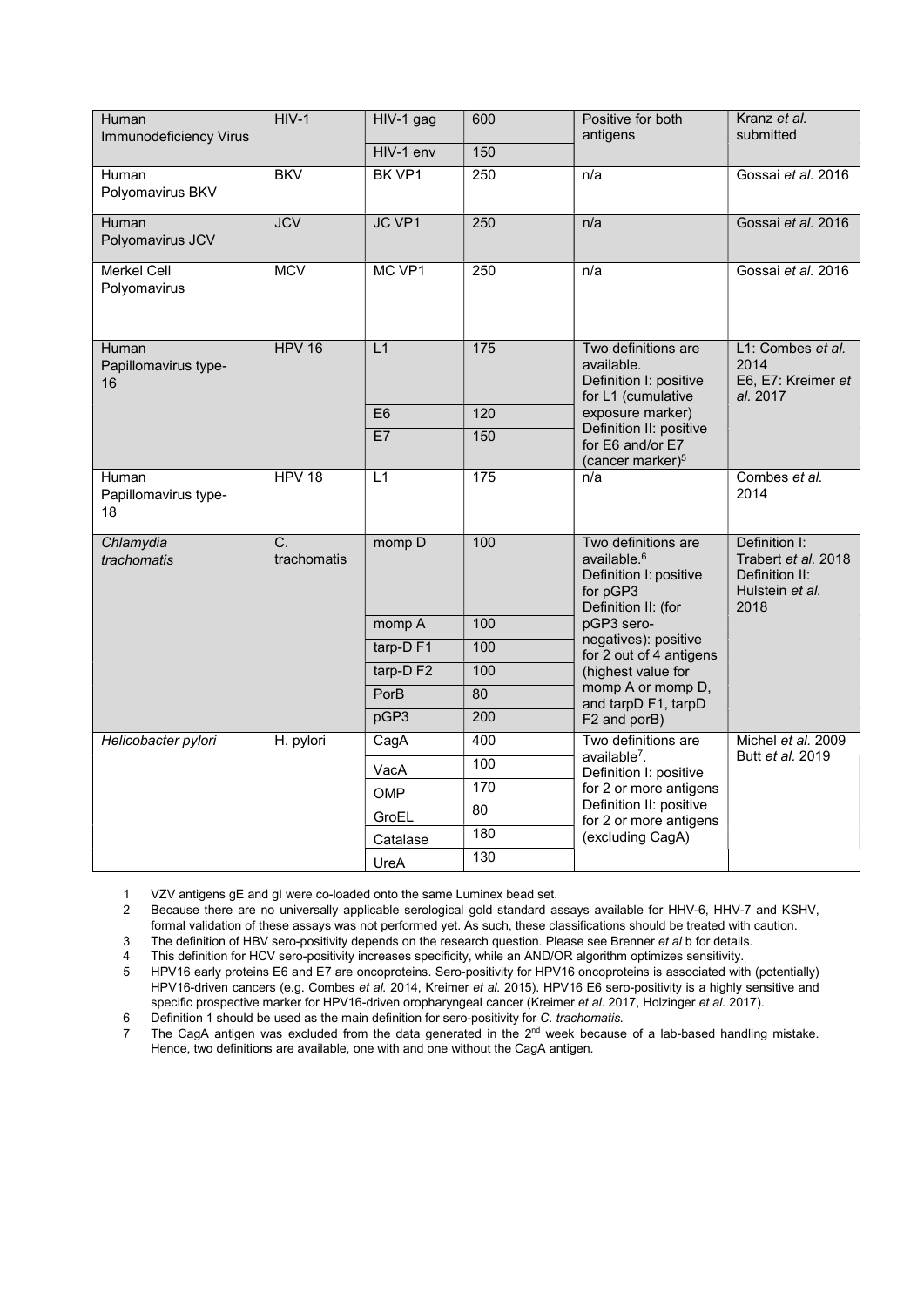#### Sero-prevalence estimates

The sero-prevalence of each pathogen was calculated using the cut-offs and algorithms described in Table 1 among the 9,695 participants in the pilot study (shown in Table 2).

| <b>Pathogen</b> | Sero-prevalence     |  |  |  |
|-----------------|---------------------|--|--|--|
|                 | in 9,695 UK Biobank |  |  |  |
|                 | participants [%]    |  |  |  |
| HSV-1           | 69.8                |  |  |  |
| HSV-2           | 16.2                |  |  |  |
| <b>VZV</b>      | 92.5                |  |  |  |
| EBV             | 94.7                |  |  |  |
| <b>CMV</b>      | 58.2                |  |  |  |
| HHV-6           | 90.8                |  |  |  |
| HHV7            | 94.7                |  |  |  |
| <b>KSHV</b>     | 8.1                 |  |  |  |
| <b>HBV</b>      | 2.5                 |  |  |  |
| <b>HCV</b>      | 0.3                 |  |  |  |
| <b>HIV</b>      | 0.2                 |  |  |  |
| HTLV-1          | 1.6                 |  |  |  |
| $HPV-16$        | 4.4                 |  |  |  |
| $HPV-18$        | 2.7                 |  |  |  |
| <b>BKV</b>      | 95.4                |  |  |  |
| <b>JCV</b>      | 57.5                |  |  |  |
| <b>MCV</b>      | 66.7                |  |  |  |
| C. trachomatis  | 21.4                |  |  |  |
| H. pylori       | 31.5                |  |  |  |
| T. gondii       | 28.0                |  |  |  |

| Table 2: Sero-prevalence estimates for each infectious agent included |
|-----------------------------------------------------------------------|
| in the pilot study                                                    |

# Data uploaded into the Data Showcase

- MFI values for each antigen
- Sero-positivity statuses for each pathogen (true/false)
- Error flag
- Date of assay

#### Contact for queries about the data:

Nicole Brenner (nicole.brenner@dkfz.de)

Tim Waterboer (t.waterboer@dkfz.de)